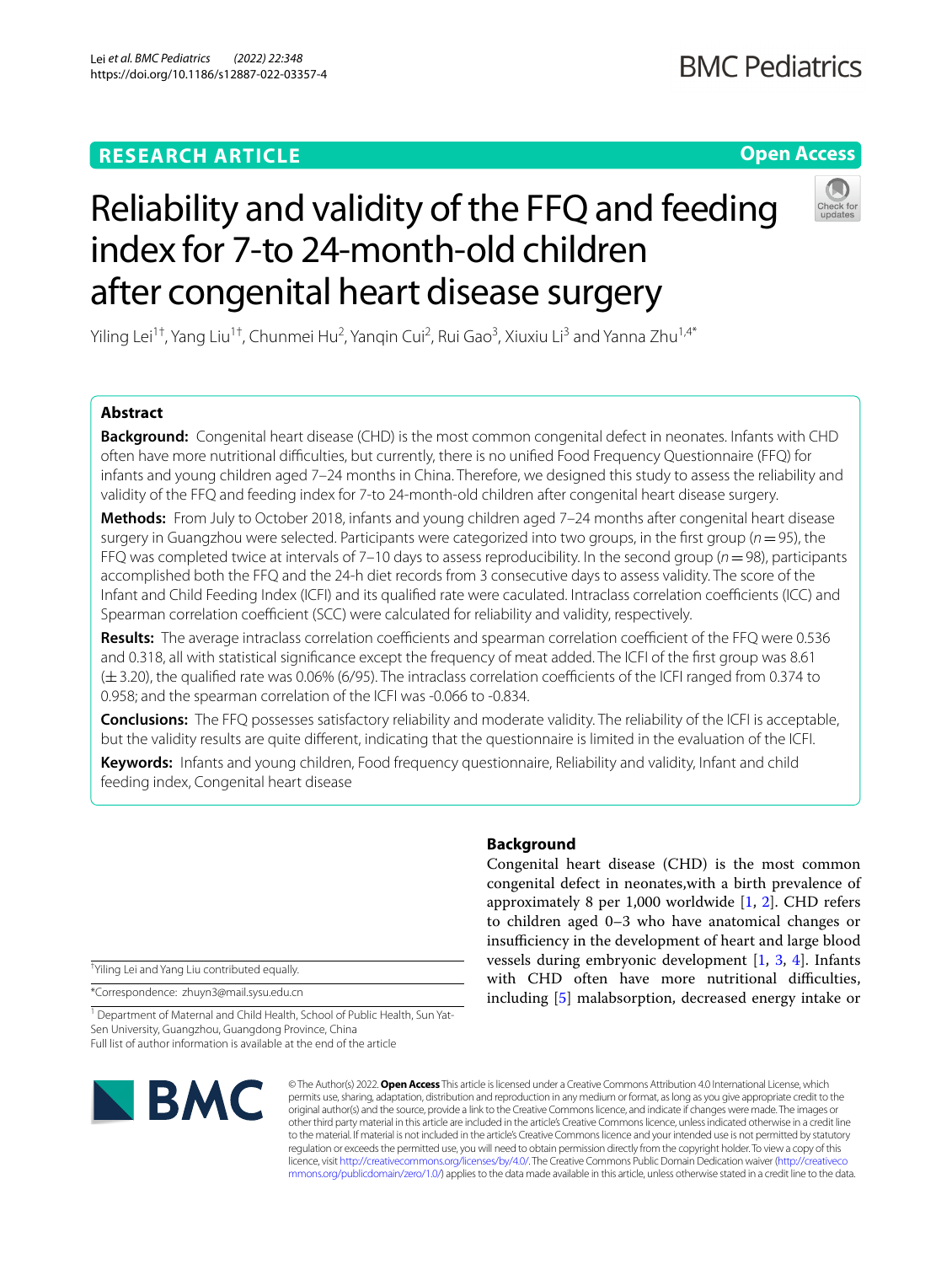increased energy damand caused by infections and/or increased metabolism [\[4](#page-6-3)]. So the proportion of infants with CHD who suffer from malnutrition is higher than normal infants  $[6]$  $[6]$ . Therefore, after the disease restriction is lifted, reasonable feeding is essential for the postoperative recovery and growth of infants with congential heart disease [[6,](#page-6-5) [7](#page-6-6)]. However, due to the lack of nutritional status survey methods, there are relatively few studies on the diet of 7–24 months old children after congenital heart disease surgery.

Food frequency questionnaires (FFQs) are the most frequently used tool applied in large-scale epidemiological studies to assess dietary intake, as they assess usual dietary intake over longer periods of time in a relatively short time frame [[7–](#page-6-6)[9\]](#page-7-0). However, the type of food listed in each FFQ, the length of the survey period, the interval frequency, the food share evaluation method, the nutrient database, and the survey method are not identical [[10\]](#page-7-1). In addition, different groups of people have different dietary habits and geographical environment, and the accuracy of dietary intake information is closely related to the reliability and validity of the FFQ in the people who use it  $[11]$  $[11]$ . Therefore, FFQ requires adoptions based on people's dietary habits and geographic location before applying to diferent population [\[12,](#page-7-3) [13](#page-7-4)]. At present, the FFQs in China are more widely used in adolescents, youth, the elderly or special groups (such as athletes), but less for infants and young children aged 7–24 months  $[10]$  $[10]$ . Therefore, it is necessary to design one FFQ for infants and young children aged 7–24 months and test the reliability and validity of it.

The Infant and Child Feeding Index (ICFI) is a comprehensive index to assess the feeding status of infants and young children, and has a certain guiding role in the feeding behavior of caregivers. The concept of the ICFI was frst proposed by Ruel and Menon and primarily used for infants and young children between 6–36 months old [[14\]](#page-7-5), and they developed a multi-dimensional assessment scale with fve indicators, including breastfeeding, bottle feeding or none, type of food, frequency of feeding food, general feeding frequency [[15\]](#page-7-6). Studies have also found that higher scores were associated with lower rate of mal-nutrition [\[16\]](#page-7-7).

The aims of the study were to evaluating the reliability and validity of the FFQ for 7–24 months old infants and young children after congenital heart disease, to calculate the scores and the pass rate of the ICFI, and test the reliability and validity of the ICFI.

# **Methods**

# **Study design**

The study is an observational study that performed in a convenience sample of 7–24 month-old infants and young children after congenital heart disease surgery from July to October 2018 in the Guangzhou Women and Children Science Center. Participants who were followed up and checked regularly from August to October 2018 in Guangzhou Women's and Children's Medical Center were included. While the individuals with poor postoperative prognosis, combined with other severe wasting diseases, physical deformities, difficulty in feeding, and failure of guardians to complete the survey due to difficulties in understanding or filling will be excluded. This study was approved by the Ethical Committee of School of Public Health at Sun Yat-Sen University. Written informed consent was obtained from all participants.

# **Data collection**

Face-to-face interviews were conducted by a trained and experienced investigator. The FFQ and the 24-h diet records for 3 consecutive days (24 h DRs) were flled by infants' mother (caregivers). Food mold was used to help participants to estimate portion size. Participants include two parts. In the frst part, the FFQ was completed twice at intervals of 7–10 days to assess reproducibility. In the second part, participants accomplished both the FFQ and 24 h DRs at the same time. The method allowing the validity to be assessed (Fig. [1](#page-2-0)).

The ICFI was introduced and improved with the growth curve of Chinese infants by Jianqiang Lai in 2012 [[14,](#page-7-5) [17](#page-7-8), [18\]](#page-7-9), which contains the following terms: breastfeeding or not, feeding with bottles or not, variety and frequency of food in the last 24 h, days of adding complementary food in the past week, the frst feeding time of the formula milk and complementary food. The total score of the ICFI was obtained by summing the scores of the indicators according to the 6- to 8-month-old, 9 to 11-month-old and 12 to 24-month-old categories. The total score of the ICFI evaluation index used in this study was 15 points. According to the Chinese Center for Disease Control, ICFI above 9 points was classifed as qualifed.

# **Sample size estimation**

The sample size for the reliability and validity test is  $5-10$ times the number of "subscale" entries containing the most items in the questionnaire [\[19](#page-7-10)]. In this FFQ, the maximum number of entries in the questionnaire is 9 and increased by 10 times, that means the sample size is not less than 90.

In this survey, a convenient sampling method was used to conduct the reliability and validity tests. First, number the overall survey units one by one; arbitrarily specify the starting point and order of sampling on the random number list; then draw sample unit numbers from the random number list in turn. Any number drawn within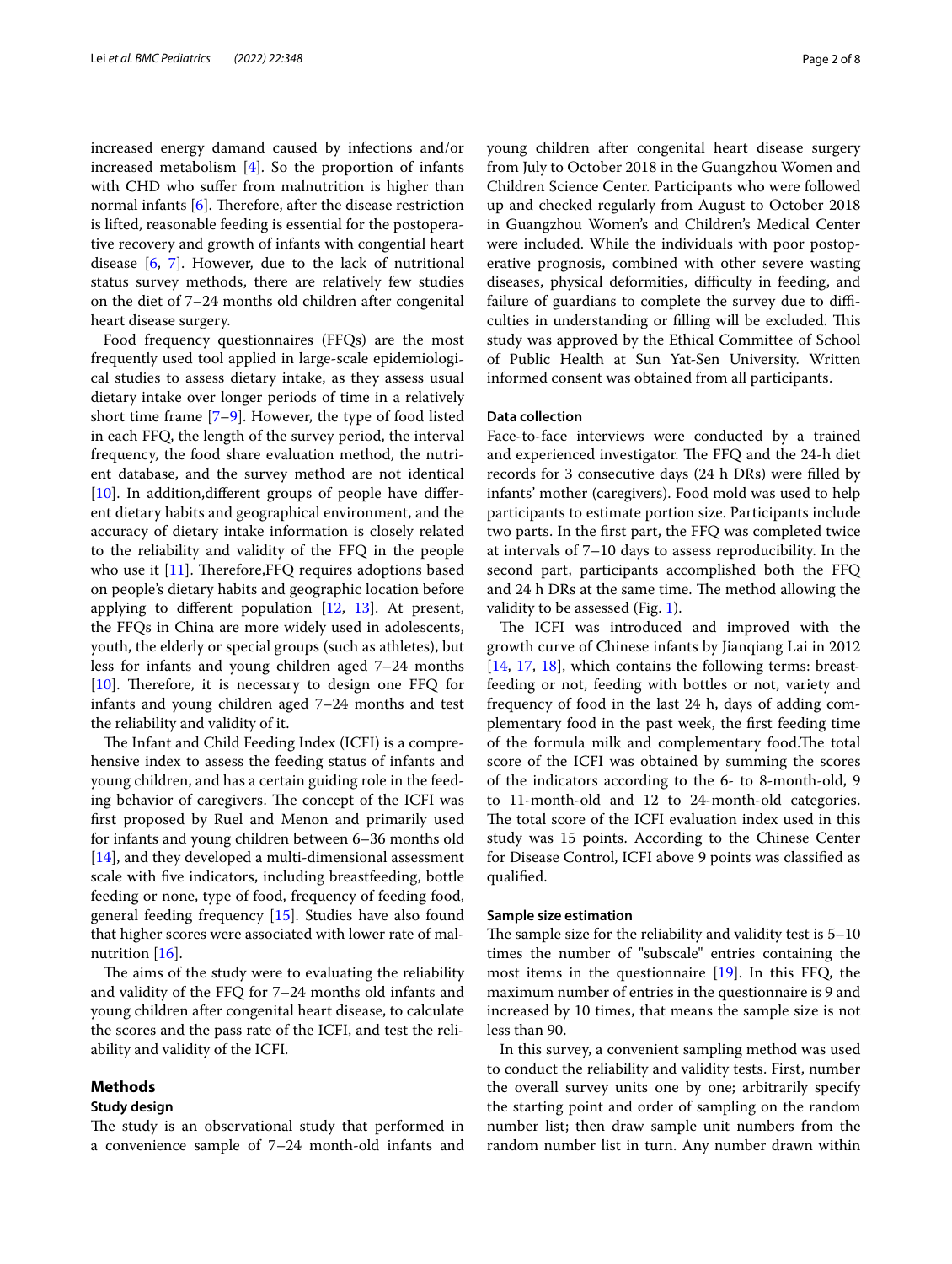

<span id="page-2-0"></span>the number range is the number of the sample unit, until the number is full.Finally, 100 persons were randomly selected from nearly 300 infants and young children aged 7–24 months,and after inclusion and exclusion, the fnal sample size for the reliability test was 95 and the fnal sample size for the validity test was 98.

# **FFQ and 24 h DRs**

The 79-food-items FFQ of 7-24 months old infants and young children was revised based on the 2016 Chinese Dietary Guidelines, the feeding guidelines for infants and young children aged 7–24 months, and the previous FFQs in China, taking into account the dietary feeding characteristics of infants and young children  $[20]$  $[20]$  $[20]$ . The dietary questionnaire included the frequency of breastfeeding and formula feeding, the amount of formula milk every time (mL), the time of frst supplementation of complementary food and formula, the frequency of complementary food supplements in the past week, the frequency and amount of fruit, vegetables, meat (chicken, duck, goose), red meat (pork, beef, lamb), fish, soy and soy products (soybean, soy milk, tofu, soy milk), solid liquid soy products, coarse grains (corn, millet, sweet potato, mung bean, sorghum, oats, buckwheat, etc.) and egg. The frequency of addition of each complementary food is divided into fve categories: never, 2–3 times a month, 2–3 times a week, 4–5 times a week, 1 time or more per day.

The 24 h DRs were conducted using the multiple-pass method, developed by the US Department of Agriculture  $[21]$ . The 24 h DRs consist of precisely recalling, describing and quantifying the intake of foods and beverages consumed in the 24 h period prior to, or during the day before the interview, from the frst intake in the morning until the last foods or beverages consumed at night (before going to bed or later, in the case of those who get up at midnight and eat and/or drink something). The information should describe the type of food and its characteristics (fresh, precooked, frozen, canned, preserved),the net quantity consumed, method of preparation, commercial brands, sauces, dressings (type of fats and oils used),condiments, liquids, multivitamin supplements and food supplements, as well as the time and place of consumption (at home, away from home), etc. [[22\]](#page-7-13).

# **Statistical analysis**

All analysis were conducted by IBM SPSS software version 25.0 (SPSS, IBM, New York, USA). In the reliability test, the correlation analysis was performed after encoding the frequency data of each level, such as frequency of complementary food supplement: 0 for "never"0, 1 for "2–3 times per month", 2 for "2–3 times per week", 3 for "4–5 times a week", and 4 for "1 or more times a day". In the validity test, the results of 24-h DRs were frst coded by food classifcation and portion size conversion, then summed and averaged to the weekly frequency of food addition and the amount of each addition (number of servings or ml) in the same dimension as that of the FFQ; fnally, the results of the FFQ and the converted 3-day 24-h DR results were coded uniformly: "never" was coded as 0 (0 times a week), "2–3 per month" was coded as 1 (one time per week), "2–3 times per week" was coded as 3 (3 times a week), and "4–5 times per week" was coded as 5 (5 times a week), "1 or more times per day" was coded as 7 (7 times a week), and the 3-day 24-h DR results were coded as integer parts of the weekly frequency.

Continuous variables are expressed as mean (Mean), median (Median) and percentile (P25, P75). The reliability test indicator is expressed by the interclass correlation coefficient (ICC) to measure the test–retest reliability, the value of the ICC is between  $0-1$ , ICC < 0.4 indicates poor reliability, ICC>0.75 indicates good reliability. In the validity test, the Spearman correlation coefficient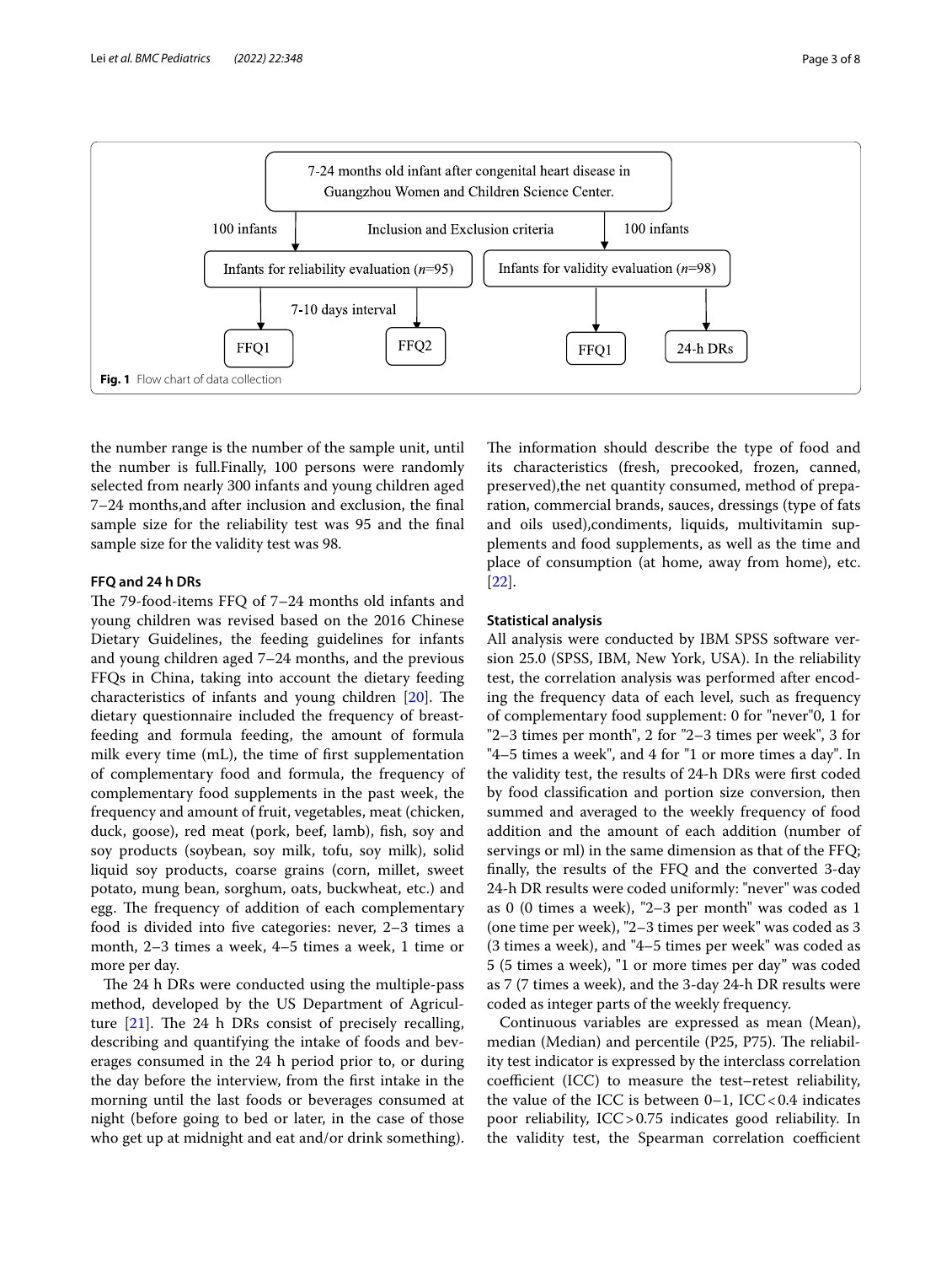was used as the index of validity test, with values ranging from -1 to 1.  $\rho$  > 0.7,  $\rho$  = 0.3–0.7,  $\rho$  < 0.3 separately means strongly correlated, moderately correlated, and weakly correlated, respectively,  $\alpha < 0.05$  [[23\]](#page-7-14). The total score of the ICFI in this study is 15 and the ICFI $\geq$ 9 is qualified according to Chinese center for disease control [[17](#page-7-8)].

# **Result**

# **Reliability of the FFQ1 vs. FFQ2**

The results of the test–retest reliability of FFQ1 *vs.* FFQ2 (Table [1](#page-3-0)) showed that the frequency and the portions of dietary supplements in the 7–10 days were all positively correlated. The average ICC was 0.536, ranged between 0.266 for portion of red meat and 0.904 for frequency of breastfeeding. Among them, the addition of breast milk, formula and the frequency of complementary food supplements had good reliability with ICCs were all above 0.5, the reliability ICCs for portions of various complementary foods were lower than the frequency of additions. The reliability of ICCs were all statistically significant  $(P<0.05)$ .

# **Validity of the FFQ vs. 24 h DRs**

The frequency of meal additions and portion recorded in the FFQ and 24 h DRs did not obey the normal distribution, so spearman-related analyses were used. The results of the validity test (Table [2](#page-4-0)) showed that the FFQ was positively correlated with the frequency and portion size of meal additions recorded in the 24 h DRs, and the average SCC was 0.318(range: 0.166- 0.856),60% SCCs were above 0.3.

Among them, the frequency of breastfeeding and formula milk had good validity  $(SCC > 0.5)$ , so did the frequency of fruits, red meat, egg (SCC>0.4), however, the frequency and portion of the supplementary food had a low value of SCC. The frequency and portion of solid soy products were almost 0 so the index of validity could not be drawn. Except for the frequency of meat, the SCCs of

# <span id="page-3-0"></span>**Table 1** Reliability of intakes of food groups between the FFQ1 and FFQ2<sup>a</sup>

| Food groups                                 | FFQ1 |        |                 |            | FFQ <sub>2</sub> |               |                 |            | ICC   | P-value |
|---------------------------------------------|------|--------|-----------------|------------|------------------|---------------|-----------------|------------|-------|---------|
|                                             | Mean | Median | P <sub>25</sub> | <b>P75</b> | Mean             | <b>Median</b> | P <sub>25</sub> | <b>P75</b> |       |         |
| Frequency of breastfeeding (times/day)      | 2.4  | 0.0    | 0.0             | 5.0        | 2.2              | 0.0           | 0.0             | 5.0        | 0.904 | < 0.001 |
| Frequency of formula milk (times/day)       | 3.8  | 4.0    | 2.0             | 6.0        | 3.7              | 4.0           | 2.0             | 5.8        | 0.847 | < 0.001 |
| Formula milk (mL/per time)                  | 105  | 120    | 50              | 150        | 103              | 120           | 60              | 150        | 0.581 | < 0.001 |
| Frequency of complementary food (times/day) | 2.7  | 3.0    | 2.0             | 3.0        | 2.9              | 3.0           | 2.0             | 3.0        | 0.512 | < 0.001 |
| Frequency of fruit                          | 2.2  | 2.0    | 1.0             | 4.0        | 1.9              | 2.0           | 1.0             | 3.0        | 0.563 | < 0.001 |
| Portion of fruit <sup>b</sup>               | 0.6  | 0.5    | 0.5             | 1.0        | 0.6              | 0.5           | 0.5             | 0.5        | 0.301 | 0.002   |
| Frequency of vegetables                     | 1.9  | 2.0    | 0.0             | 3.0        | 1.7              | 2.0           | 1.0             | 2.0        | 0.720 | < 0.001 |
| Portion of vegetables b                     | 0.4  | 0.5    | 0.0             | 0.5        | 0.4              | 0.5           | 0.0             | 0.5        | 0.387 | < 0.001 |
| Frequency of meat                           | 1.3  | 1.0    | 0.0             | 2.0        | 1.6              | 1.0           | 0.0             | 3.0        | 0.546 | < 0.001 |
| Portion of meat b                           | 0.3  | 0.0    | 0.0             | 0.5        | 0.5              | 0.5           | 0.0             | 0.5        | 0.339 | < 0.001 |
| Frequency of fish                           | 1.3  | 1.0    | 0.0             | 2.0        | 1.3              | 1.0           | 0.0             | 2.0        | 0.688 | < 0.001 |
| Portion of fish b                           | 0.5  | 0.5    | 0.0             | 0.5        | 0.5              | 0.5           | 0.0             | 0.5        | 0.378 | < 0.001 |
| Frequency of red meat                       | 2.0  | 2.0    | 0.0             | 2.0        | 2.0              | 2.0           | 0.0             | 3.0        | 0.736 | < 0.001 |
| Portion of red meat b                       | 0.4  | 0.5    | 0.0             | 0.5        | 0.6              | 0.5           | 0.0             | 1.0        | 0.266 | 0.004   |
| Portion of soy products b                   | 0.4  | 0.0    | 0.0             | 0.0        | 0.5              | 0.0           | 0.0             | 1.0        | 0.588 | < 0.001 |
| Portion of solid soy products b             | 0.1  | 0.0    | 0.0             | 0.0        | 0.2              | 0.0           | 0.0             | 0.5        | 0.515 | < 0.001 |
| Portion of liquid soy products b            | 0.0  | 0.0    | 0.0             | 0.0        | 0.1              | 0.0           | 0.0             | 0.0        | 0.289 | 0.001   |
| Frequency of coarse food grain              | 1.0  | 1.0    | 0.0             | 2.0        | 1.1              | 1.0           | 0.0             | 2.0        | 0.600 | < 0.001 |
| Portion of coarse food grain b              | 0.4  | 0.5    | 0.0             | 1.0        | 0.5              | 0.5           | 0.0             | 1.0        | 0.371 | < 0.001 |
| Frequency of egg                            | 1.7  | 2.0    | 0.0             | 2.0        | 1.6              | 2.0           | 0.0             | 2.0        | 0.655 | < 0.001 |
| Portion of egg b                            | 0.5  | 0.5    | 0.0             | 1.0        | 0.5              | 0.5           | 0.0             | 1.0        | 0.439 | < 0.001 |

Abbreviation: *FFQ* food frequency questionnaire

FFQ for Chinese children aged 7–24 months with CHD.*n*=95

<sup>a</sup> FFQ1: the first time to complete the FFQ; FFQ2: the second time to complete the FFQ in the 7-10 days

b Portion in the table means specific weight per serving: fruit, vegetable:100 g/portion; Meat (Chicken, duck, goose meat, etc.), red meat (Pork, beef and mutton): 40-50 g/portion; Egg: 1/portion; Soy products (soybean, soy milk, bean curd, soy milk), solid soy products: (1 portion=20 g soybean=45 g bean curd); liquid soy products: (1 bottle = 200 ml soy milk), coarse food grain (corn, millet, sweet potato, mung bean, sorghum, oats, buckwheat, etc.): 50-60 g/portion; beverages: 250 ml/ portion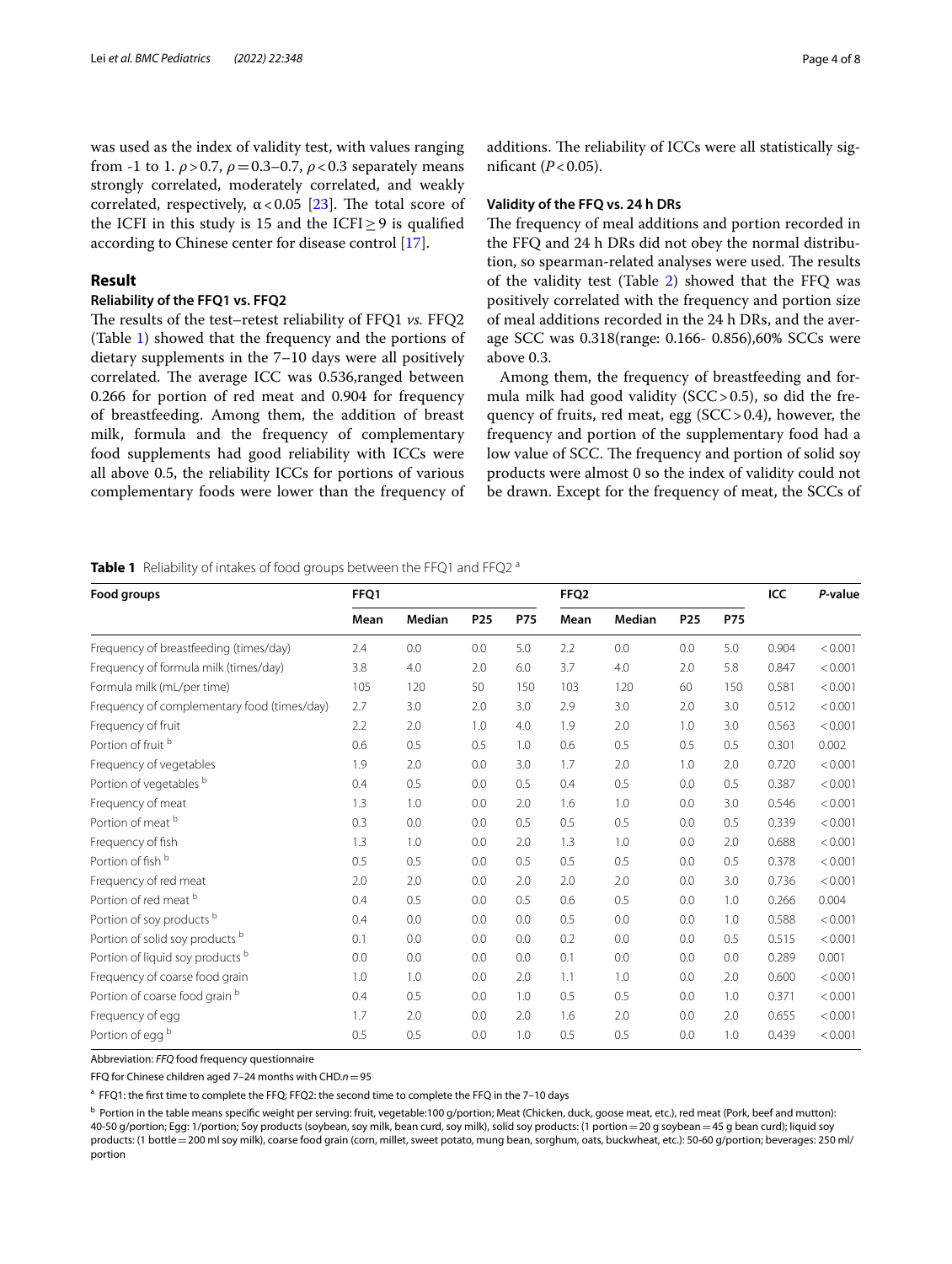# <span id="page-4-0"></span>**Table 2** Validity of intakes of food groups between 24 h DRs and FFQ

| Food groups                                 | <b>FFO</b> |        |                 |            | 24 h DRs |        |                 |            | $r_s^a$ | P-value |
|---------------------------------------------|------------|--------|-----------------|------------|----------|--------|-----------------|------------|---------|---------|
|                                             | Mean       | Median | P <sub>25</sub> | <b>P75</b> | Mean     | Median | P <sub>25</sub> | <b>P75</b> |         |         |
| Frequency of breastfeeding (times/day)      | 5.0        | 0.0    | 0.0             | 11.7       | 11.2     | 0.0    | 0.0             | 25.7       | 0.856   | < 0.001 |
| Formula milk (mL/per time)                  | 110        | 110    | 75              | 150        | 100      | 108    | 70              | 150        | 0.847   | < 0.001 |
| Frequency of complementary food (times/day) | 17.5       | 14.0   | 14.0            | 14.0       | 25.0     | 23.3   | 18.7            | 30.3       | 0.497   | < 0.001 |
| Frequency of fruit                          | 3.0        | 3.0    | 1.0             | 5.0        | 3.1      | 2.0    | 0.0             | 7.0        | 0.56    | < 0.001 |
| Portion of fruit                            | 0.5        | 0.5    | 0.0             | 1.0        | 0.8      | 0.2    | 0.0             | 0.7        | 0.321   | 0.001   |
| Frequency of vegetables                     | 2.5        | 3.0    | 0.0             | 3.0        | 3.3      | 2.0    | 0.0             | 7.0        | 0.343   | 0.001   |
| Portion of vegetables                       | 0.4        | 0.5    | 0.0             | 0.5        | 0.3      | 0.2    | 0.0             | 0.5        | 0.231   | 0.022   |
| Frequency of meat                           | 1.4        | 0.0    | 0.0             | 3.0        | 0.8      | 0.0    | 0.0             | 0.0        | 0.166   | 0.103   |
| Portion of meat                             | 0.3        | 0.0    | 0.0             | 0.5        | 0.1      | 0.0    | 0.0             | 0.0        | 0.222   | 0.028   |
| Frequency of fish                           | 1.7        | 1.0    | 0.0             | 3.0        | 1.5      | 0.0    | 0.0             | 2.0        | 0.335   | 0.001   |
| Portion of fish                             | 0.6        | 0.5    | 0.0             | 1.0        | 0.3      | 0.0    | 0.0             | 0.5        | 0.354   | < 0.001 |
| Frequency of red meat                       | 2.8        | 3.0    | 0.0             | 5.0        | 4.6      | 7.0    | 2.0             | 7.0        | 0.41    | < 0.001 |
| Portion of red meat                         | 0.5        | 0.5    | 0.0             | 0.5        | 0.5      | 0.4    | 0.1             | 0.6        | 0.235   | < 0.001 |
| Portion of soy products                     | 0.4        | 0.0    | 0.0             | 1.0        | 0.1      | 0.0    | 0.0             | 0.0        | 0.153   | < 0.001 |
| Portion of solid soy products               | 0.1        | 0.0    | 0.0             | 0.0        | 0.0      | 0.0    | 0.0             | 0.0        | 0.000   |         |
| Portion of liquid soy products              | 0.1        | 0.0    | 0.0             | 0.0        | 0.0      | 0.0    | 0.0             | 0.0        | 0.345   | < 0.001 |
| Frequency of coarse food grain              | 1.2        | 1.0    | 0.0             | 1.0        | 1.6      | 0.0    | 0.0             | 2.0        | 0.215   | 0.034   |
| Portion of coarse food grain                | 0.4        | 0.5    | 0.0             | 0.5        | 0.3      | 0.0    | 0.0             | 0.5        | 0.24    | 0.017   |
| Frequency of egg                            | 2.2        | 1.0    | 0.0             | 2.5        | 1.8      | 0.0    | 0.0             | 5.0        | 0.472   | < 0.001 |
| Portion of egg                              | 0.5        | 0.5    | 0.0             | 1.0        | 0.4      | 0.0    | 0.0             | 1.0        | 0.369   | < 0.001 |

Abbreviation: *FFQ* food frequency questionnaire. *24 h DRs* 24-h diet records from 3 consecutive days

FFQ and 24 h DRs for Chinese children aged 7–24 months with CHD.*n*=98

Referring to Table [1](#page-3-0)

<sup>a</sup> Spearman correlation analysis was adopted because the frequency and portion of food in FFQ and the 24 h DRs records were not subject to normal distribution

the remaining validity indicators were statistically signifcant  $(P<0.05)$ .

# **Infant and child feeding index**

The ICFI was  $7.68 \pm 3.69$  in the samples tested for reliability and validity, and the acceptability of the ICFI was 39.9% (77/193).

The reliability and validity of the ICFI were separately calculated for all samples, and the results (Table [3](#page-5-0)) showed that the reliability ICCs were good (range: 0.374– 0.958), and were all statistically significant( $P < 0.01$ ); the validity SCCs ranged between -0.066 for frequency of eggs and 0.834 for breastfeeding, the SCC of each item was less than 0.4 except for breastfeeding and nipple use, among this,only frequency of fruits (times/week) and 24 h complementary food species were statistically significant  $(P<0.05)$ .

# **Discussion**

This study evaluated the reliability and validity of the FFQ and ICFI for the infants and young children of 7–24 months after cardiac surgery for congenital heart disease in Guangzhou from July to October 2018. The current situation of the ICFI and its qualifcation rate were described. Our result demonstrated a satisfactory reliability and moderate validity for all food groups intakes. The reliability of the ICFI is acceptable, but the validity results are quite diferent, indicating that the questionnaire is limited in the evaluation of the ICFI.

The reliability test index ICC in this study was between 0.266–0.904, with an average of 0.536. Compared with the local and foreign studies, the ICC was higher than other studies [[10](#page-7-1), [24](#page-7-15)], indicating that the reliability of the questionnaire was acceptable. The result showed the reliability of breast milk and formula addition was the best, which is primarily due to that the breast milk and formula milk are the main food resources of infants and young children aged  $7-24$  months. The reliability of the complementary food's portion was not as good as its frequency, because the frequency is high and stable, but the portion may be varied with the recent climate, family eating habits and preferences, etc.. It is difficult to get statistically relevant results of the beverage while 7–24 months old infants and young children drink less beverage and the Chinese infant and young children's dietary guidelines also recommend adding dairy products after 12 months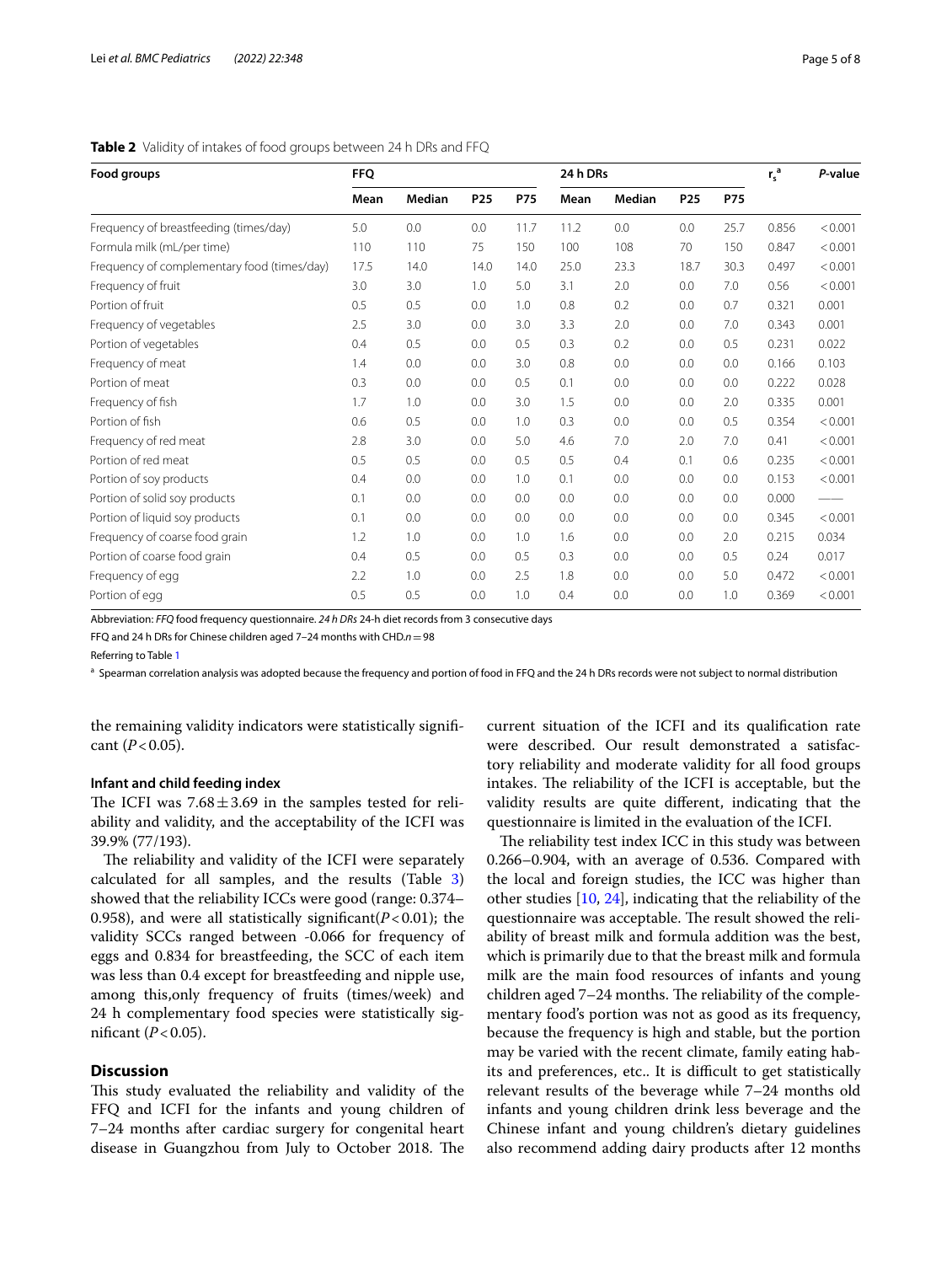| Food groups                                     | Reliability |         | Validity  |         |
|-------------------------------------------------|-------------|---------|-----------|---------|
|                                                 | ICC         | P-value | $r_s^a$   | P-value |
| Breastfeeding or not                            | 0.958       | < 0.001 | 0.834     | < 0.001 |
| Use a nipple or not                             | 0.752       | < 0.001 | 0.706     | < 0.001 |
| Frequency of complementary food (times/24 h)    | 0.374       | < 0.001 | 0.055     | 0.590   |
| Frequency of fruits (times/week)                | 0.481       | < 0.001 | 0.326     | 0.012   |
| Frequency of vegetables (times/week)            | 0.622       | < 0.001 | 0.084     | 0.413   |
| Frequency of meat, fish and shrimp (times/week) | 0.706       | < 0.001 | 0.043     | 0.675   |
| Frequency of beans (days/week)                  | 0.546       | < 0.001 | 0.059     | 0.566   |
| Frequency of coarse food grain (days/week)      | 1.000       | < 0.001 | 0.066     | 0.524   |
| Frequency of eggs (days/week)                   | 0.604       | < 0.001 | $-0.066$  | 0.523   |
| 24 h complementary food species                 | Na          | Na      | 0.543     | < 0.001 |
| Dairy and dairy products                        | Na          | Na      | Na        | Na      |
| Time to add formula milk                        | Na          | Na      | <b>Na</b> | Na      |
| Time to add complementary food                  | 0.767       | < 0.001 | <b>Na</b> | Na      |
| ICFI (missing four items)                       | 0.705       | < 0.001 | 0.391     | < 0.001 |

<span id="page-5-0"></span>**Table 3** Reliability and validity of each items and total index of the ICFI

Abbreviation: *ICFI* Infant and Child Feeding Index

Na: items which cannot be calculated by the questionnaire data

<sup>a</sup> Spearman correlation coefficient

old [\[25](#page-7-16)]. In addition, the reliability of the questionnaire may also be afected by other factors. For instance, the duration of the time interval would afect the reliability of the questionnaire, so we adopted a 7–10 days interval consistently. Secondly, the investigator can also produce certain deviation values due to recall bias or curiosity  $|26|$ .

The validity test index SCC in this study was between 0.166 and 0.856, with an average value of 0.318 and 60% SCC was above 0.3. Similar to local and foreign researches [[10](#page-7-1), [24](#page-7-15)], the validity of the questionnaire was acceptable. Among them, the breast milk and formula addition had good validity( $SCC > 0.5$ ), which may be related to the higher frequency of daily addition. The frequency of feedings in the 24 h DRs was signifcantly higher than that of the FFQ, because the frequency of feedings is unstable and easy to be afected by the infant's own condition. Among the frequency of complementary food supplements, the fruit, red meat and eggs were better refected in the 24 h DRs and had a higher degree of coincidence with the FFQ, with SCC were all above 0.4, considering they were the most common food intake for infants and family members  $[27]$  $[27]$  $[27]$ . The SCC of the portion of complementary food supplement was below 0.37, mainly because the 24 h DRs was not comprehensively reflecting the supplement of one-week complementary food supplement. Compared with the recalled FFQ, the 24 h DRs cannot comprehensively refect the addition of various complementary foods for infants and toddlers in a week, which leads to a decrease in the validity, and

the decrease extent of portion was greater than the frequency. In addition, it also may be that most infants were 9–11 months old, infants who at this stage have less teeth germination so they could hardly eat tough food. The poultry meat was added less in the 24 h DRs (P25, P75 is 0, the mean is 0.1), which may lead to its SCC is not statistically signifcant [\[25\]](#page-7-16).

This study has strengths and limitations that need to be described. The 24 h DRs which selected as the "gold" standard" by the validity test of this study, refecting the real-time specifc dietary addition of the respondents in three day, and had smaller recall bias and stronger training effect  $[28, 29]$  $[28, 29]$  $[28, 29]$ . In addition, when comparing the specifc frequency indicators of the two questionnaires, such as the frequency of complementary food supplements in a week, the FFQ needs to scale the corresponding options to one week, while the 24 h DRs needs estimate the supplement status of one week from the supplement status of three days, which may be resulted in the concentration of the variety and portion of the complementary food supplements. As a result, the information loss and the estimated deviation caused by the questionnaire comparison may result in weak correlation of the two questionnaires.

The score of the ICFI was  $7.68 \pm 3.69$ , which was higher than the average level of large cities in China, similar to the results of HanZhong in Shanxi and Chengdu [\[30](#page-7-21)]. The high score may be related to the good care of taken by the caregivers of the infants after congenital heart disease surgery. And the qualifcation rate was 39.9% (77/193), which was higher than the value of the national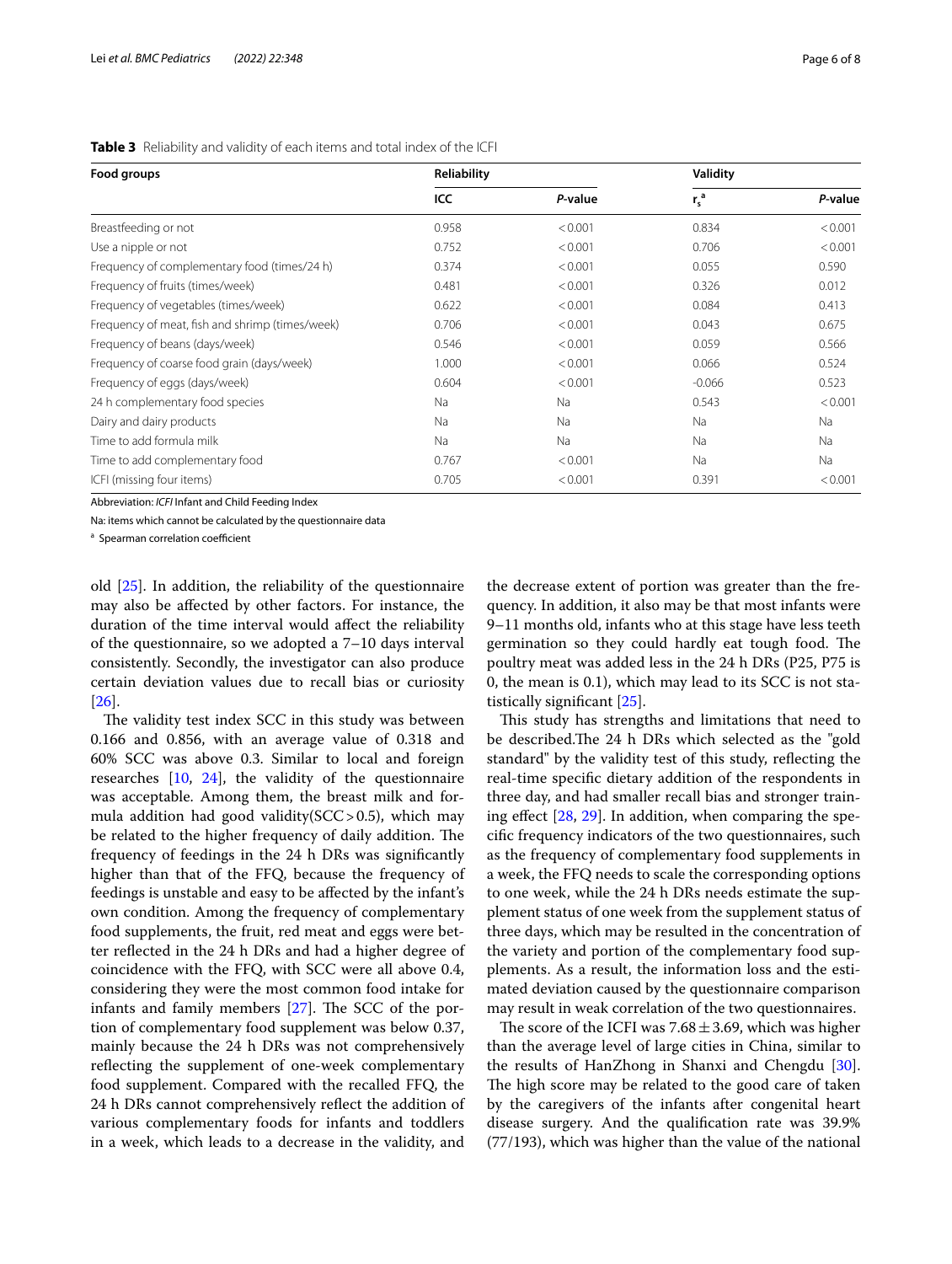small and medium-sized cities, [\[31](#page-7-22)] indicating that the feeding mode of caregivers is acceptable. The reliability of the scores of each item in the questionnaire was good (range: 0.374–0.958), and the ICC score of 80% items was above 0.5, which was consistent with the reliability study of the questionnaire, indicating that the questionnaire had a good consistency of the ICFI scores. The validity index SCC was quite diferent (range:-0.066 to 0.834), the SCC of the breastfeeding and pacifer use were quite well which may be due to the higher frequency, followed by the frequency of fruit addition. The lower validity of other supplementary food addition items may be due to the conversion result caused by diference of the questionnaires or the diference in frequency and portion between the two questionnaires results.

The subjects of this study were only selected from infants and young children aged 7–24 months in Guangzhou in August to October 2018. Secondly, for the selection of "gold standard", the 24 h DRs is the most common, but there are certain limitations for refecting the addition of one week's complementary food, when the recording time is extended or other dietary survey methods are combined to test the validity. Thirdly, the items and evaluation indicators for the ICFI have not been fully unifed. Fourthly, no validation with biomarkers is carried out. Finally, ten days to evaluate the reliability is a very short period and it might have had an infuence in the high correlation for some groups.

# **Conclusion**

The FFQ possesses satisfactory reliability and moderate validity. The reliability of the ICFI is acceptable, but the validity results are quite diferent, indicating that the questionnaire is limited in the evaluation of the ICFI.

#### **Abbreviations**

CHD: Congenital heart disease; FFQ: Food frequency questionnaire; ICC: Intraclass correlation coefficients: ICFI: Infant and child feeding index: SCC: Spearman correlation coefficient; 24 h DRs: 24-H diet records for 3 consecutive days.

# **Supplementary Information**

The online version contains supplementary material available at [https://doi.](https://doi.org/10.1186/s12887-022-03357-4) [org/10.1186/s12887-022-03357-4](https://doi.org/10.1186/s12887-022-03357-4).

**Additional fle 1: Supplementary fle 1.** Congenital Heart Disease Patients Nutrition and Growth Questionnaire (7-24months old).

**Additional fle 2: Supplementary fle 2.** 24 hour dietary recall.

#### **Acknowledgements**

The authors gratefully acknowledge the contribution of the Guangzhou Women's and Children's Medical Center and Shenzhen Nanshan District Maternal and Child Healthcare Hospital, and also gratefully acknowledge technical support from the School of Public Health, Sun Yat-sen University.

#### **Authors' contributions**

YLL: Conceptualization, Methodology, Writing—Original Draft, Writing— Review & Editing, Visualization; YL: Formal analysis, Writing—Original Draft, Visualization; CMH: Investigation, Visualization; YQC: Investigation, Visualization; RG: Investigation, Visualization; XXL:Investigation, Visualization; YNZ: Conceptualization, Methodology, Resources, Data curation, Writing—Review & Editing, Visualization, Supervision, Project administration, Funding acquisition. All authors have read and approved the manuscript.

# **Funding**

This research was funded by Guangdong Provincial Natural Science Foundation (Grant No.2017A030313844), Sanming Project of Medicine in Shenzhen (Grant No. SZSM201803061)and the Fundamental Research Funds for the Central Universities in SYSU (Grant No.15ykpy09). The funders had no role in the design, analysis or writing of this article.

#### **Availability of data and materials**

The raw data is available through this website: <https://rdd.sysu.edu.cn/>.

### **Declarations**

#### **Ethics approval and consent to participate**

This study was approved by the Ethical Committee of School of Public Health at Sun Yat-Sen University. Written informed consent was obtained from a parent of the participants.

#### **Consent for publication**

Written informed consent for publication of personal and clinical details was obtained from the parents.

# **Competing interests**

None.

#### **Author details**

<sup>1</sup> Department of Maternal and Child Health, School of Public Health, Sun Yat-Sen University, Guangzhou, Guangdong Province, China. <sup>2</sup> Guangzhou Women and Children's Medical Center, Department of Zhujiang New Town), Guangzhou, Guangdong Province, China. <sup>3</sup>Shenzhen Nanshan District Maternal and Child Healthcare Hospital, ShenzhenGuangdong Province, China. <sup>4</sup>Sun Yat-Sen Global Health Institute, Institute of State Governance, Sun Yat-Sen University, Guangzhou, Guangdong Province, China.

# Received: 9 December 2020 Accepted: 11 May 2022 Published online: 16 June 2022

#### **References**

- <span id="page-6-0"></span>1. Bernier PL, Stefanescu A, Samoukovic G, Tchervenkov CI. The challenge of congenital heart disease worldwide: epidemiologic and demographic facts. Semin Thorac Cardiovasc Surg Pediatr Card Surg Annu. 2010;13:26–34.
- <span id="page-6-1"></span>2. van der Linde D, Konings EE, Slager MA, Witsenburg M, Helbing WA, Takkenberg JJ, et al. Birth prevalence of congenital heart disease worldwide: a systematic review and meta-analysis. J Am Coll Cardiol. 2011;58:2241–7.
- <span id="page-6-2"></span>3. Sadowski SL. Congenital cardiac disease in the newborn infant: past, present, and future. Crit Care Nurs Clin North Am. 2009;21:37–48.
- <span id="page-6-3"></span>4. Clausen H, Noren E, Valtonen S, Koivu A, Sairanen M, Liuba P. Evaluation of Circulating Cardiovascular Biomarker Levels for Early Detection of Congenital Heart Disease in Newborns in Sweden. JAMA Netw Open. 2020;3:e2027561.
- <span id="page-6-4"></span>5. Jadcherla SR, Vijayapal AS, Leuthner S. Feeding abilities in neonates with congenital heart disease: a retrospective study. J Perinatol. 2009;29:112–8.
- <span id="page-6-5"></span>6. Blasquez A, Clouzeau H, Fayon M, Mouton JB, Thambo JB, Enaud R, et al. Evaluation of nutritional status and support in children with congenital heart disease. Eur J Clin Nutr. 2016;70:528–31.
- <span id="page-6-6"></span>7. Cade J, Thompson R, Burley V, Warm D. Development, validation and utilisation of food-frequency questionnaires - a review. Public Health Nutr. 2002;5:567–87.